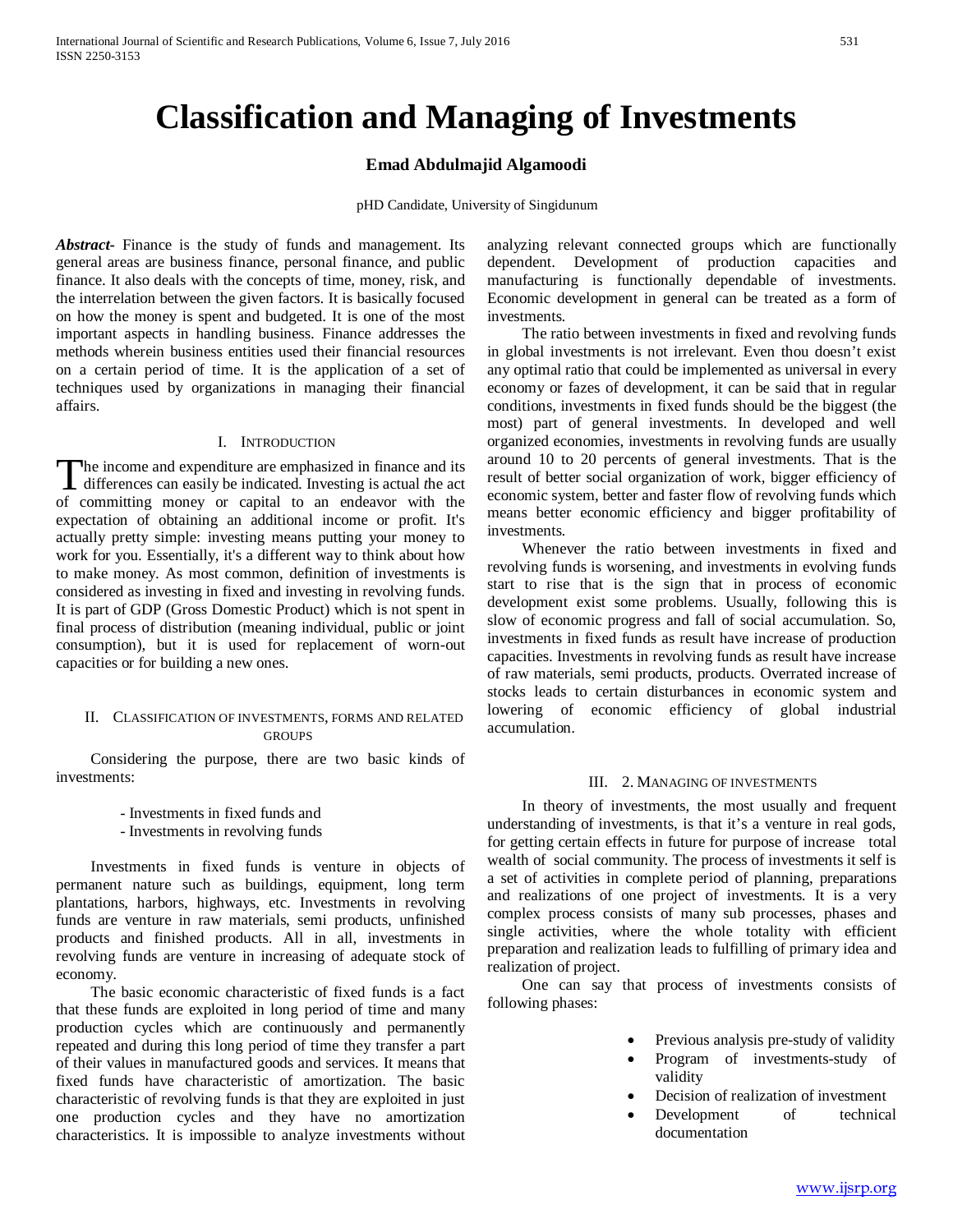- Realization of investment-building of investment structure
- Putting into operation –pilot production

The more detailed elaboration of these phases would be:

- Spotting and defining the idea of investment
- Elaboration of idea for investment goals that can be achieved with realization of investments
- Pre investment study and analysis-pre study of validity
- Overview of previous results and rating of proceeding with realization
- Needed analysis and development of program for Investment(study of validity)
- Consideration program of investment –study of validity
- Establishing of financial construction of investment
- Decision of realization of investment
- Contracting a purchase of equipment, knowledge
- Decision of company which will provide technical documentation
- Making of technical documentation
- Providing needed permits and compliances
- Contracting realization of investment
- Planning of investment structure
- Supervision and control of building
- Delivery and installation of equipment and devices
- Starting of work
- Pilot production
- Serial-regular production

 Process of investment has several phases, but generally it can be divided into two sub processes:

- Preparation part
- Realization part

 Preparation consider all activities necessary for starting realization process of investments: preliminary and detailed research influential factors and occurrences, pre-study of investment and investment program, providing of necessary resources, making of technical documentation, decision about contractor. Realization is a performing a project itself, and considers all activities needed for such performance to be finalized and operational. Total view on an investment venture considers time division on period of investment and period of exploitation (effective).

 Managing of process of investments considers deliberate and effective leading and guidance of this process to defined goal, to effective realization of certain investment project within considering investment process. The managing is considering all parts of process. Preparation, that is planning of investment and part which considers realization of investment and building of investment structure. Managing of investments considers these global phases and general managing process- planning, realization and control.

 Managing of investment process is performing with help of different methods. There are many planning methods: net planning, mathematical programming methods, etc. It is very common to use different quantitative criteria's and methods in process of investment which are considering selection between few investment alternatives efficiency evaluation of investment project and making investment decisions.

 Selection between few investment alternatives is a part of complete managing of investments. It consists of scientific preparation and making decisions. Selection of Investments within company, considers making investment alternatives among given with the most effectiveness. Necessity is to pick a goal of investment, then criteria for measuring achievement of that goal and to select the investment which will best fulfill goals. But despite all this calculations, decision of investments is most common made by intuition and empiric.

# IV. FINANCING OF INVESTMENTS

 Realization of investments considers venture of significant amounts. Procedure of determination of needed amounts for realization of one project and the way of getting them is called financing of investments. Investment project that determine way of realization of planed development, consider among others, determination of expected resources for realization of investment and also determination of source that will provide needed amount. Determination of structure, value and dynamics of expected investments and their coordination with available amounts are big and complex problem. All needed ventures must be covered with respective finances so a project could be realized.

 The lack of financial resources for prompt investments can cause the great difficulties in realization-slowing down, loss of certain effects that would bring a prompt realization, even an inability of realization of certain project.

 All problems and resolutions considered one investment are included in financial construction. It is usual that financial construction of an investment includes:

- determination of estimated costs of needed resources sorted by purpose and sort and by volume, structure and dynamics
- determination of sources which will provide amounts for financing investments

 One of the basic purposes for forming a financial construction is calculation and providing of needed resources from available sources. It is necessary to provide such resources due to an effective realization of project. If resources are unfavorable they can influence to a general realization of investment as unjustified.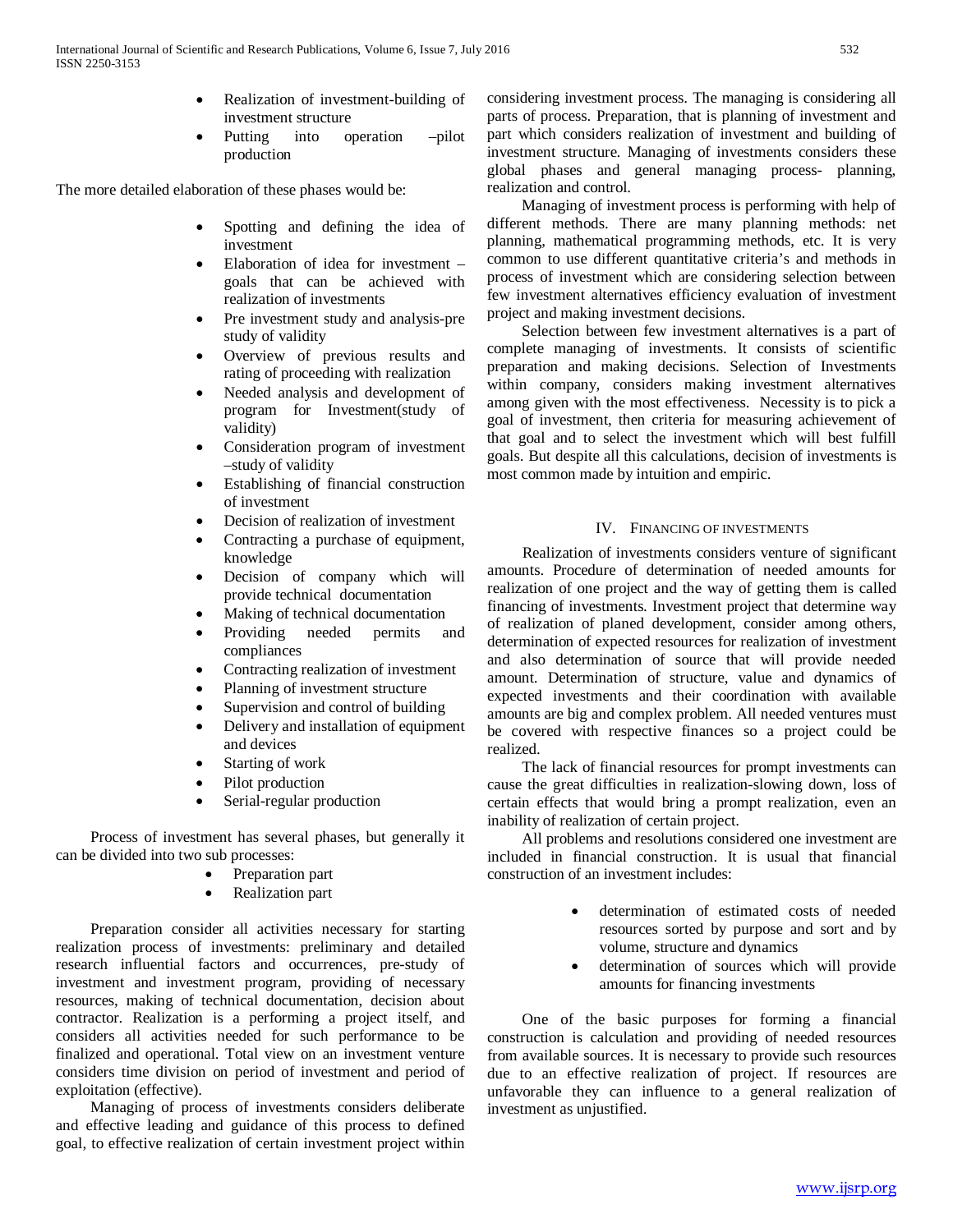The most common participants in investments are:

- Investment companies
- Business banks
- Other interested companies
- Domestic an foreign partners
- Domestic and foreign financial and other institutions
- Domestic and foreign suppliers of equipment and technologies
- Contractors
- Engineering companies

 A company can provide financial resources for realization of own investment project, by one of following ways:

- 1. Self financing
- 2. Crediting
- 3. Joint ventures
- 4. Emission and sell of securities
- 5. Leasing
- 6. Concessions

 1. Self financing is one of basic and the most used ways of financing of investments. It is also the oldest way of financing and today it is used for opening or extracting of company. In self financing investor provides finances from own resources such as profit and amortization. This is very stabile way of financing investments because it is provided from positive business results of company. It is also the cheapest way of financing investments.

 2. Crediting is kind of investments where investor borrows financial resources, under certain conditions, from other subjects that can provide them. Resources are borrowed under established interest rate as price on borrowed amount. Also it is established when the payment of credit begins, sort of payment and time period in which the resources must be paid back. For realization of investments usually is used Long Term Investment Credit with long period of pay back. Such credits can be:

- Financial paid in currency with established interest rate and period of pay back
- Commercial credits given in goods, equipment, work and paid back in currency

 3. Joint venture with foreign partners is a way of financing investments, where beside investor, occurs one or more partners – co investors, who invest their resources in proposed project and by that, they gain certain rights.

Foreign investor can invest domestic or foreign currency, goods, services, property rights and securities. The foreign partner, based on venture, can have rights to:

- manage or share managing of company
- to transfer rights and obligations from contract of investment or decisions of making company onto other foreign or domestic companies
- to participate in profit and freely transfer or reinvest such a profit
- to have returned part of invested goods according to contracted investment or contract of making company
- return of invested goods, rest of invested goods in case of termination of contract, or expiring of contract of investment or closing the company
- to the part of property formed in company
- other rights presupposed by law.

 Investments foreign partners in existing company is arranged by contract of investment and when we talk about investment in new formed company, a contract of establishment is to be signed.

 4. Emission of securities is one of ways for realization of investments. Emission of long terms securities (bonds, shares) can provide finances for new company or reconstruction and modernization of existing one. Subject with excess of finances, with buying of securities gains rights of ownership over company and goods. Emission of securities is referring only to bonds and shares. With buying shares one is gaining rights to be involved in managing and disposition of profit. Buying bonds doesn't gain rights in managing and they are only kind of loan.

 5. Leasing is a venture in expensive and modern equipment (usually), given in rent. Obligations by leasing contract are fulfilled and paid from profit realized with process of production. This is considered as expensive way of financing, because price of renting equipment is bigger than price when buying equipment.

 6. Concessions-usually is used with bigger investments in public goods as highways, harbors, railways, etc. In concessions building of investment object is given to interested subject, who builds with his own resources in exchange for getting rights to be involved in disposition of profit.

## **V.** 4. GROSS AND NET INVESTMENTS

 *Gross investments*; in theory under the term gross investments considers part of GDP that is not spent(in matter of personal or public spent)but is used for maintenance of existing, replacement of worn out and building of new fixed and increasing of revolving funds.

 *Net investments*; it is a part of new product (or new social product), which is used for building of new fixed funds. New product is a national product without reduction for amortization, but only for amount of replacement. In other words, new product is a part of GDP which in process of final distribution in totally can be spent, with preserving value of fixed funds. Net investments are also a part of national income which is used for building new fixed and increase of revolving funds.Net investments are completely financed from distribution of national income. Statistically, net investments are estimated as gross investments diminished with value of amortization. Net investments can be positive, equal to zero or negative. When gross investments are bigger then amortization than net investments are positive because part of gross investments are financed from national income.